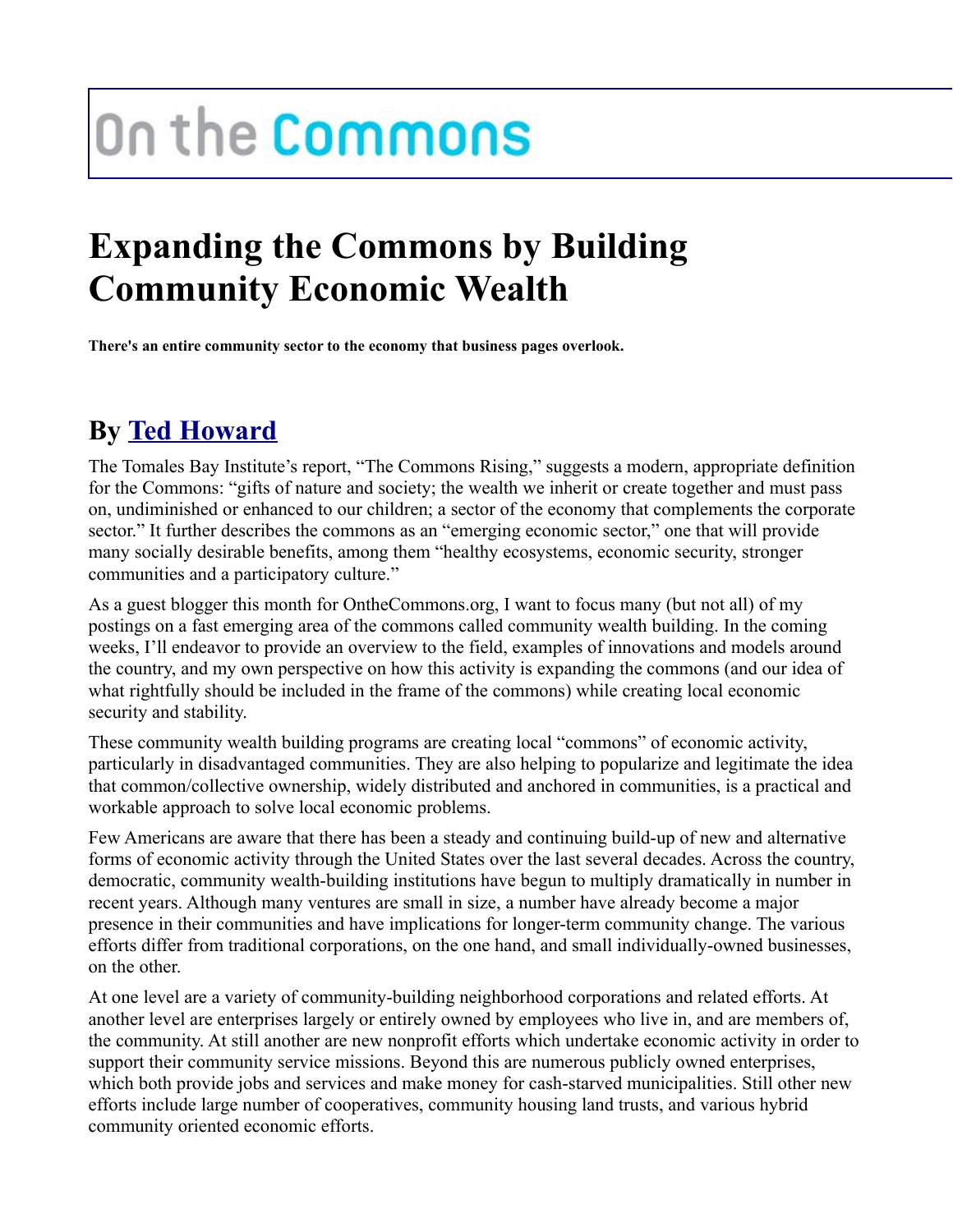For example: community development corporations have grown from a mere handful in the late 1960s to more than 4,000 today;

- there are also more than 11,000 employee-owned firms (ESOPs), which employ more people than all the workers in America's private sector labor unions;
- cooperatively-owned businesses involve more than 100 million members nationwide;
- nonprofit housing land trusts that create permanently affordable housing as a community-held asset are expanding throughout the country (last year, the city of Irvine, CA made a commitment to develop 10,000 units of housing within its community-owned land trust);
- in one of the fastest-growing and most interesting innovations, a host of local municipal enterprises (a community-ownership mechanism) – ranging from telecommunications infrastructure and municipal power companies to city-owned methane recovery businesses, transportation systems, and hotels – are winning the enthusiastic backing of both Republican and Democratic mayors.

These seemingly diverse institutional strategies share certain key principles. First, they change the nature of asset and wealth ownership in a manner which serves the community. Second, they offer new ways to provide and anchor local jobs and to finance community services. These developments are not occurring in a vacuum. They are being spurred by two converging trends with historic importance:

- the steadily increasing insecurities of the global economic era...which, in turn, are generating a demand for new approaches to local economic instability; and
- the dramatic and rapidly expanding fiscal crisis at all levels of government...which is systematically forcing consideration of new alternatives that promise new ways to achieve service-supporting revenues.

In short, as many matters of vital interest further devolve to local and state authorities, Americans have begun building common ownership institutions that make their communities more stable and economically viable, offer a greater sense of security, further the goal of equality, and strengthen democratic practice and participation.

My colleague, the political economist Gar Alperovitz, has written extensively about these developments, most recently in the new policy journal *Democracy*. According to Alperovitz, the community wealth building phenomenon is creating a progressive ownership society: "Not ownership in [President] Bush's skewed sense, but rather ownership in a democratic sense through the possibility of community-based investment in, and control over, wealth creation. Employees, companies, nonprofits, cities, and states are using diverse and innovative strategies to create community wealth. It is wealth that improves the ability of communities and individuals to increase asset ownership, anchor jobs locally, expand the provision of public services, and ensure local economic stability, rather than just boost corporate profits and shareholder fortunes.

"A common thread runs through the employee-owned firms, community development corporations, and even the traditional co-ops: the idea that real wealth equality can only be built by communal involvement in the means by which that wealth is produced. Such approaches provide ownership for million of American – in many cases, through a tangible asset that can appreciate and be passed on to subsequent generations. Others create community wealth by enabling businesses and jobs to stay in the United States.

"But more than that, these ownership strategies give people a real stake in their community, strengthening the bonds of citizenship and the connections between people, institutions, and places. These are not incidental by-products of a progressive ownership society; they lie at its core. A country